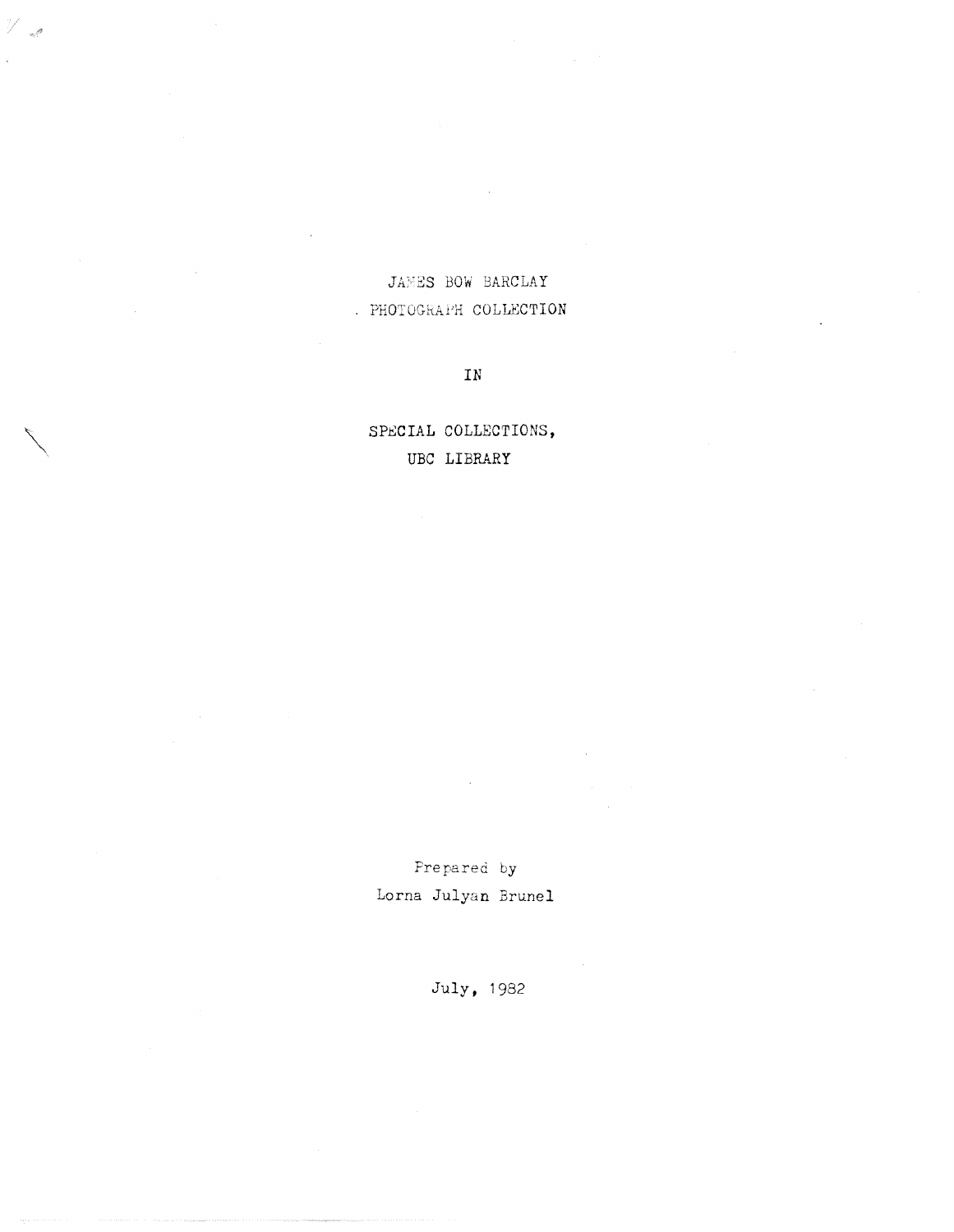

**Help Feedback Home BCAUL => Results => Item**

# **Display - British Columbia Archival Union List (BCAUL)**

| James Barclay was born in Gourock, Scotland. After receiving his education in Scotland he<br>worked in Shanghai, China as an engineering assistant. In 1928 Barclay decided to join his<br>parents in North America. Leaving China, he arrived at the port of Seattle and from there<br>made his way to Vancouver, B.C. After working in Trail as a draughtsman for Consolidated<br>Mining and Smelter Company of Canada, Barclay moved to Vancouver where he became a<br>member of the Canadian Professional Engineers. Thereafter, he worked on a number of |
|---------------------------------------------------------------------------------------------------------------------------------------------------------------------------------------------------------------------------------------------------------------------------------------------------------------------------------------------------------------------------------------------------------------------------------------------------------------------------------------------------------------------------------------------------------------|
| Scope/Content: The fonds consists of photographs, mainly pertaining to Barclay's activities in China (1900s-<br>1920s), Oregon (1920s), and B.C. (1930s-1950s) as well as related correspondence,                                                                                                                                                                                                                                                                                                                                                             |
|                                                                                                                                                                                                                                                                                                                                                                                                                                                                                                                                                               |
|                                                                                                                                                                                                                                                                                                                                                                                                                                                                                                                                                               |
|                                                                                                                                                                                                                                                                                                                                                                                                                                                                                                                                                               |
|                                                                                                                                                                                                                                                                                                                                                                                                                                                                                                                                                               |
|                                                                                                                                                                                                                                                                                                                                                                                                                                                                                                                                                               |

### **Email or download this**

**Powered by Software copyright © 1998-2004 Cinemage Software LP. All rights<br>CINE Content copyright © to individual content providers. All rights reserved MAGE** Content copyright @ to individual content providers. All rights reserved.

 $\alpha$  ,  $\beta$  ,  $\alpha$  ,  $\beta$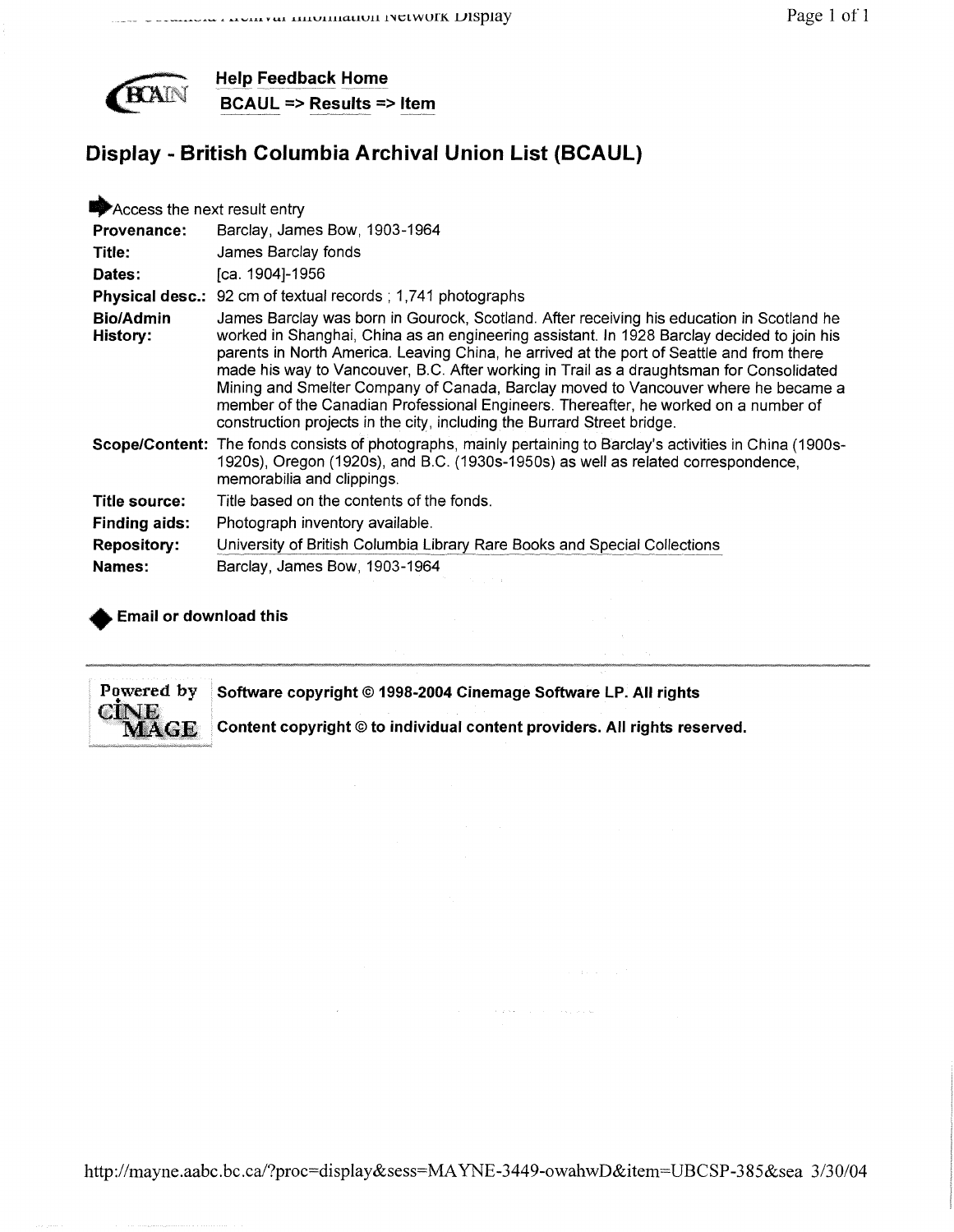JAMES BOW BARCLAY - CIVIL ENCINEER

#### BIOGRAPHY

March 18, 1903 - born at Gourock, Scotland

- nickname "Bim"

James Barclay's father was also James Bow Barclay. He was a ship's engineer by trade and spent some time working on board the ship "S. S. Shuntien". He also owned a fruit farm in Roseburg, Oregon (Garden Valley) and went to live there from time to time (just he and Mrs. Barclay while the children were at school in Scotland). Finally sold his fruit farm in 1926.

- James had a sister "Sheina" who was close to him in age. In 1927 she married Andrew Carmichael . - James' mother's name was Annie Harkness Barclay
- c. 1904 1910 Barclay family living in Tongku. China

1914 Mr. & Mrs. Barclay, Sr. living in Roseburg, Oregon.

- c. 1912 c. 1921 James and Sheina going to school in Scotland
- 1917 James (age 14) a member of the 1st Dunoon Boy Scout Troop in Scotland. His address at that time was  $\frac{1}{2}$  Elgin St., Dunfermline.
- c .1918-20 Attended "Daniel Stewart's College" in Edinburgh

1921-27 **James working in Shanghai, China as an engineering assistant** 

- 1923 **working as a 2nd yr. apprentice engineer for Palmer & Turner, an** architectural firm. Bldgs. worked on included the "Customs" and the "Sassoon" bldgs .
- Nov. 6, 1924 took a job as Junior Draughtsman with Hongkong and Shanghai Hotels Ltd. 1925  $\sim$  signed a contract to be an engineering assistant with Palmer & Turner again .
- 1926 James' parents taking a year off to run their fruit farm in Roseburg.

1927 his parents are back in China, living aboard the S. S. Shuntien.

1927 **James learns that his father plans to retire in February of 1928 and** go to live in America. James decides to move there as well. He was 24 years old at this time .

1927 **a** letter states he has an aunt and cousin living in Victoria, B. C.

- 1928 James left China for the U.S., arriving at the port of Seattle, Wash., and from there made his way to Vancouver.
- worked in Trail. B. C. (Feb.21 July 30) as a draughtsman for Consolidated Mining & Smelting Co. of Canada 1 928
- James in Vancouver. Two jobs: worked for Chas. T. Hamilton, B. C. Land Surveyor, and also worked for Stuart Cameron & Co. for 6 mos. 1929
- 1930 wrote and passed the examinations for Canadian Professional Engineers .

coat' d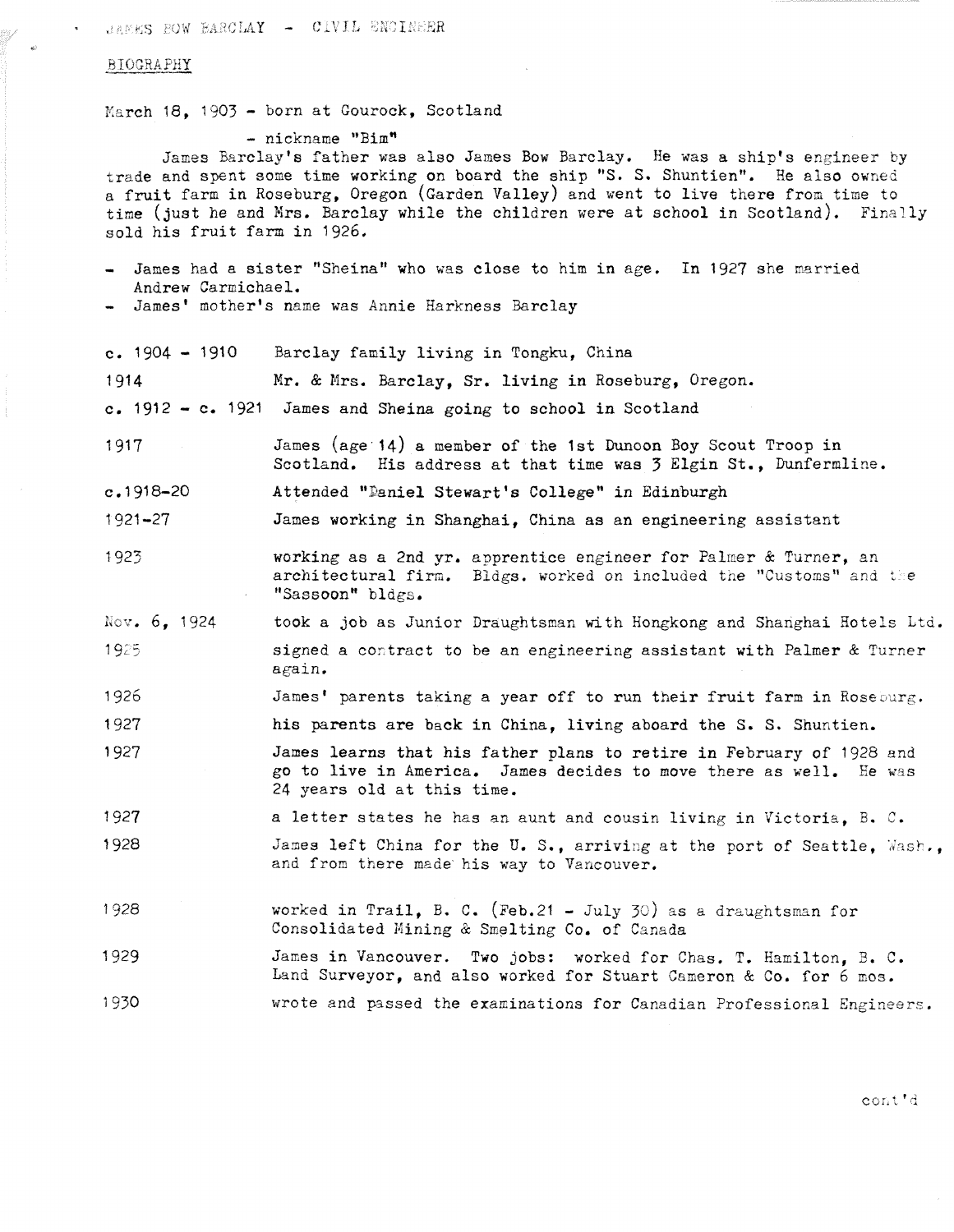- 1930's working on various construction projects in Vancouver (e.g. Burrard St. Bridger and elsewhere in B. C.
- Sept. 2, 1930 reference letter from J. R. Grant, structural engineer saying that James Barclay had been one of his principal assistants on the design of the Burrard St. Bridge.
- 1929-36 James B. living at 3937 West 37th Ave., Vancouver
- c. 1936 J. B. Barclay, Sr. died. City Directory for 1936 states that Annie Harkness Barclay is a widow. (The 1935 Directory still lists J. B. Barclay,  $Sr.$ )
- 1937-39 James Barclay no longer listed in Vancouver Directory. Not in Victoria Direc
- 1939 A legal paper dated May 29 states that he lives in Victoria. As well, in 1939, he spent some time in Prince Rupert working for Northern Construction C.
- 1940 March 14 James Barclay married Mary Isobel Stiles. Vancouver City Director: for 1940 lists James B. as married to "Marybelle" (sic) and living on  $3749$  W. 38th St. Must have moved to 5480 Collingwood Street later that year as an insurance policy dated May 28, 1940 gives the Collingwood address.

On his 1940 Income Tax Return, James B. states that he is also the sole support of his widowed mother who lives at 6 Vale Rd., Bournemouth, England. He gives her age at this time as 69.

Feb. 19, 1941 daughter Ann Christine born

 $\zeta$ 

 $\mathcal{O}$ 

- Apr. 4, 1943 daughter Josephine Susan born
- c. 1950 son "Bill" born (?) A postcard sent to Master Bill Barclay from "Aunt Sheina **in October of 1962 from Scotland states "Your Daddy used to live in Hunter ' Quay when he was a boy - not much older than you . "**
- 1942 Vancouver City Directory lists James Barclay as an estimator for Northern Construction, and he and his wife Mary live at 5480 Collingwood .
- Feb. 9, 1952 bought a house at 2925 Oak St., Vancouver. At that time, they were still living at 5480 Collingwood St.
- 1963 Vancouver Directory lists James B. Barclay as an engineer working for Northern Construction and J. W. Stewart. He and his wife Mary I. live at 3392 West 37th Avenue .
- 1964 James Barclay died in 1964 or possibly late 1963 as the City Directory gives the information that Mary I. Barclay, widow of J. B. Barclay, lives at 3392 west 37th Avenue .

 $-2 -$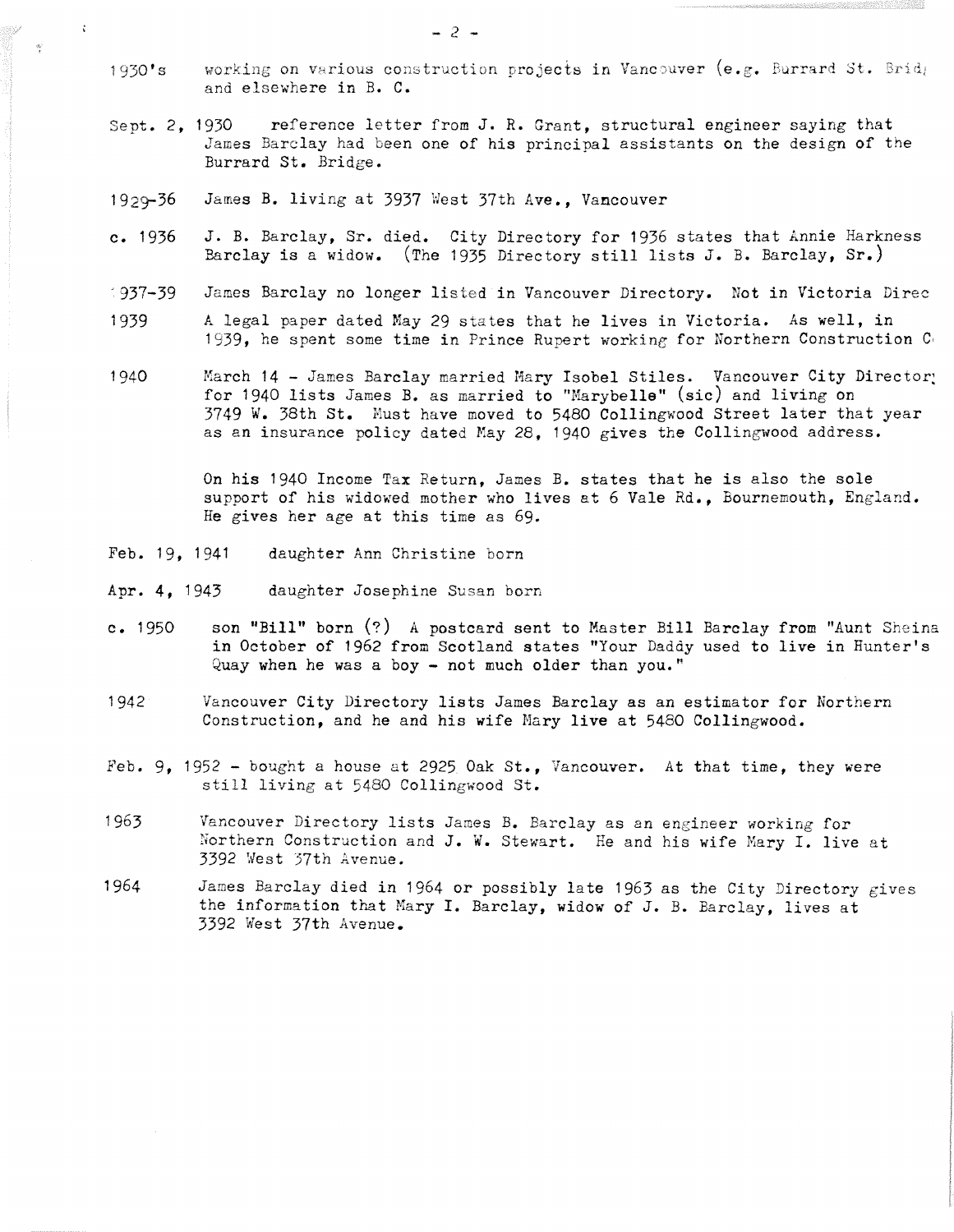Box 1 ALBUM NO. 1 :  $[c.1899 -1928]$ 181 photos of Britain, China, travels by steamer, and Oregon, U.S.A. ALBUM NO. 2 :  $[c.1914-1924]$ 415 photos of Britain, China, travels through Egypt, Ceylon, Arabia, and Malaysia, travels on board steamers, and Oregon, U.S.A. ALBUM NO.  $3 : [c.1920 - 1928]$ 450 photos of Scotland, China, travels by steamer, and travels in Europe (Switzerland and Denmark) ALBUM NO.  $4 : [c.1905-c.1920]$ 187 photos of Scotland, China, travels by steamer, and Oregon, U.S.A. ALBUM NO.  $5 : [c.1905-c.1927]$ 239 photos of Scotland, China, travels by steamer, and Oregon, U.S.A. ALBUM NO.  $6 : [c.1904-c.1920's]$ 139 photos of China, and travels by steamer ALBUM NO.  $7: n.d.$ 20 "Views of Bramshott" - not photographs (lithographs? )

In addition to the albums the collection contains the following:<br> $\beta_0 \times 2$  and 3

- 1. 1120 loose photos [sizes vary, duplicates not included in count]<br> $\bigotimes_{0 \times} \mathcal{F}$ <br>2. A large number of loose negatives, as well as several boxes of g
- 
- A large number of loose negatives, as well as several boxes of glass plate negatives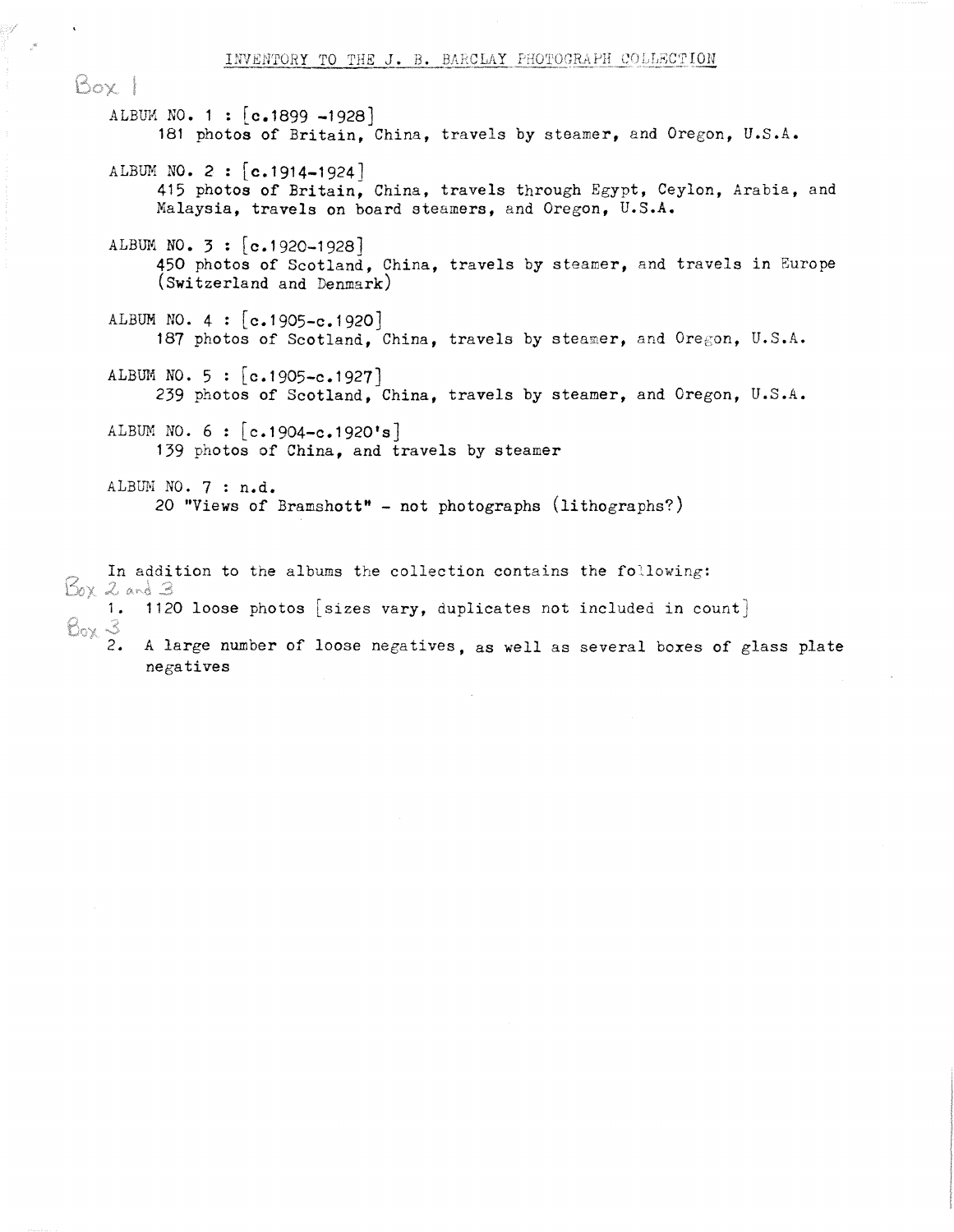$\frac{\text{A LBUM NO. 1}}{\text{NOL N}}$  [c.1899-c.1928] SUBJECTS Total no. of photos: 181

 $\label{eq:1} u_{\text{total}} \rho \sim \rho_{\text{min}} = 1$ 

Auto Camp at Ashland, Pacific Highway, Klamath River, Prospect, Diamond Lake

1. BRITAIN - People - Gus Godby [Bristol, n.d.], "Uncle John, Aunt Millie, John and Cathie [Glasgow, 1899], Jack Wilson Jr. [Strathaven, 1914], James Barclay's grandparents  $[c.1890's]$ , James Barclay's grandmother  $[c.1915]$ , Sheina, "D.S.W." [1914-16  $\bullet$ , Susie, May, Sheila [n.d.], Cathie, Mrs. Hunter, Lily  $\lfloor$ n.d.], John Wilson, Cathy Wilson  $\lfloor$ n.d.], Peter Young,  $\lfloor$ n.d.], Jean Whyte [n.d.], Lindsay Barclay [1904] 2. CHINA a) Tongku [1904-1910] - Sheina and James Barclay as children b) Chefoo [1915] c) Shanghai [1924-1928] - James Barclay, Sheina Barclay, Andrew Carmichael, d) Chinese Boats [1908-1924] - The "Mary Ann" [Hsin Chen, 1908], S.S. Fook Yue - family friends Leonard Carrier, Molly Godby  $\lfloor$ 1924], S.S. Mei Chuen  $\lfloor$ 1924], the "A. H. Kwan, [n.d.], various photos of Chinese barges and junks 3 . TRAVELS BY STEAMER - dinner party on board an unidentified ship  $[c.1920's]$ 4. OREGON, U. S. A. a) Roseburg, Oregon [1914-1926] - Mr. & Mrs. J. B. Barclay, Sr., Mr. & Mrs. W. D. Hess & family, P. Sinclair b) Fruit Farm at Garden Valley near Roseburg [1914] - spraying trees, picking fruit c) Motor Trips in Oregon  $[1922-1926]$  - Crater Lake, McKenzie River Highway, N. Umpqua River, Cascade Mountains ,

Lodge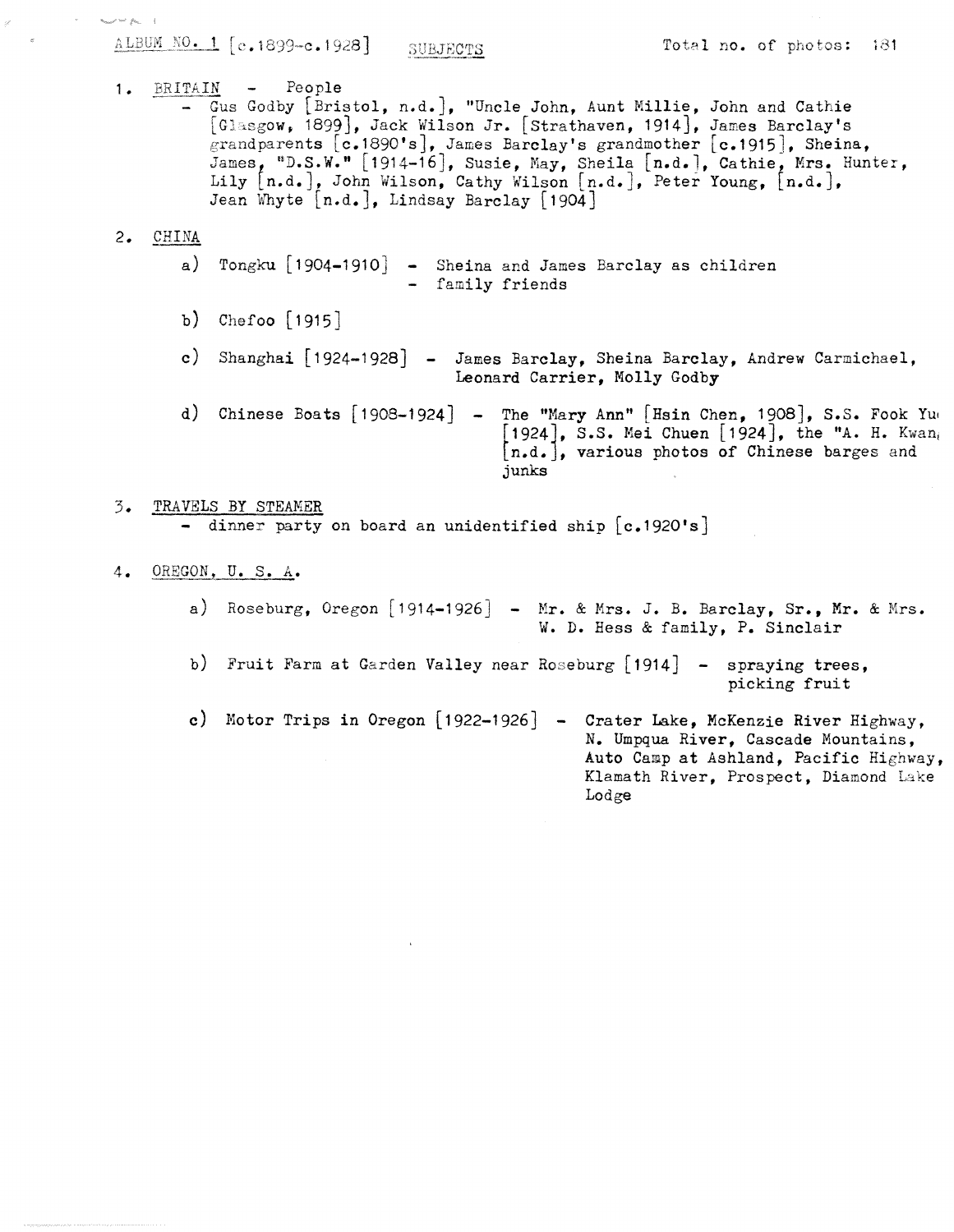| lease for group in a | ALBUM NO. 2 [c.1914-1924] | Total no. of photos: 415                                                                                                                                                                    |
|----------------------|---------------------------|---------------------------------------------------------------------------------------------------------------------------------------------------------------------------------------------|
|                      |                           | SUBJECTS                                                                                                                                                                                    |
| 1.                   | BRITAIN<br> n.d.          | - family and friends [Scotland, c.1914-1921], photos of English cathedrals                                                                                                                  |
| 2.                   | CHINA                     |                                                                                                                                                                                             |
|                      |                           | a) Shanghai $[c.1918-c.1924]$ - friends and family of James Barclay [1922-1924],<br>Shanghai street scenes, harbour scenes [c. early<br>1920's], "Victoria Parade" [Nov.23, 1918]           |
|                      |                           | b) Chinese People $[n.d.]$ - agricultural workers, elderly people, construction<br>workers, villagers                                                                                       |
|                      | $\mathbf{c}$ )            | Chinese boats $[n.d.]$ - junks, sampans, barges                                                                                                                                             |
|                      |                           | d) Other Chinese Cities - Hong Kong [1921], Canton [n.d.], Singapore [n.d.]                                                                                                                 |
| 3.                   |                           | TRAVEL - GENERAL - Egypt (Suez Canal, Port Said) [1921], Ceylon (Mont Lavinia,<br>Colombo) [1921], Arabia (Aden) [1921], Malaysia (Penang) [n.d.]                                           |
| 4.                   |                           | TRAVEL BY STEAMER [c.1921] - photos of J. B. Barclay, Sr. on deck of unidentified<br>ship, party on board the S. S. Manela [1921], wreck<br>of the S. M. S. Emden, the "Trautenfels" [n.d.] |
| 5.                   |                           | OREGON, U. S. A. [c.1918] - fruit trees in Garden Valley, near Roseburg, photos<br>of Mr. & Mrs. Barclay, Sr. and their friends in Oregon                                                   |

 $\label{eq:2.1} \frac{1}{\sqrt{2}}\int_{\mathbb{R}^3} \frac{1}{\sqrt{2}}\left(\frac{1}{\sqrt{2}}\right)^2\left(\frac{1}{\sqrt{2}}\right)^2\left(\frac{1}{\sqrt{2}}\right)^2\left(\frac{1}{\sqrt{2}}\right)^2\left(\frac{1}{\sqrt{2}}\right)^2\left(\frac{1}{\sqrt{2}}\right)^2.$ 

 $\epsilon_{\rm m}$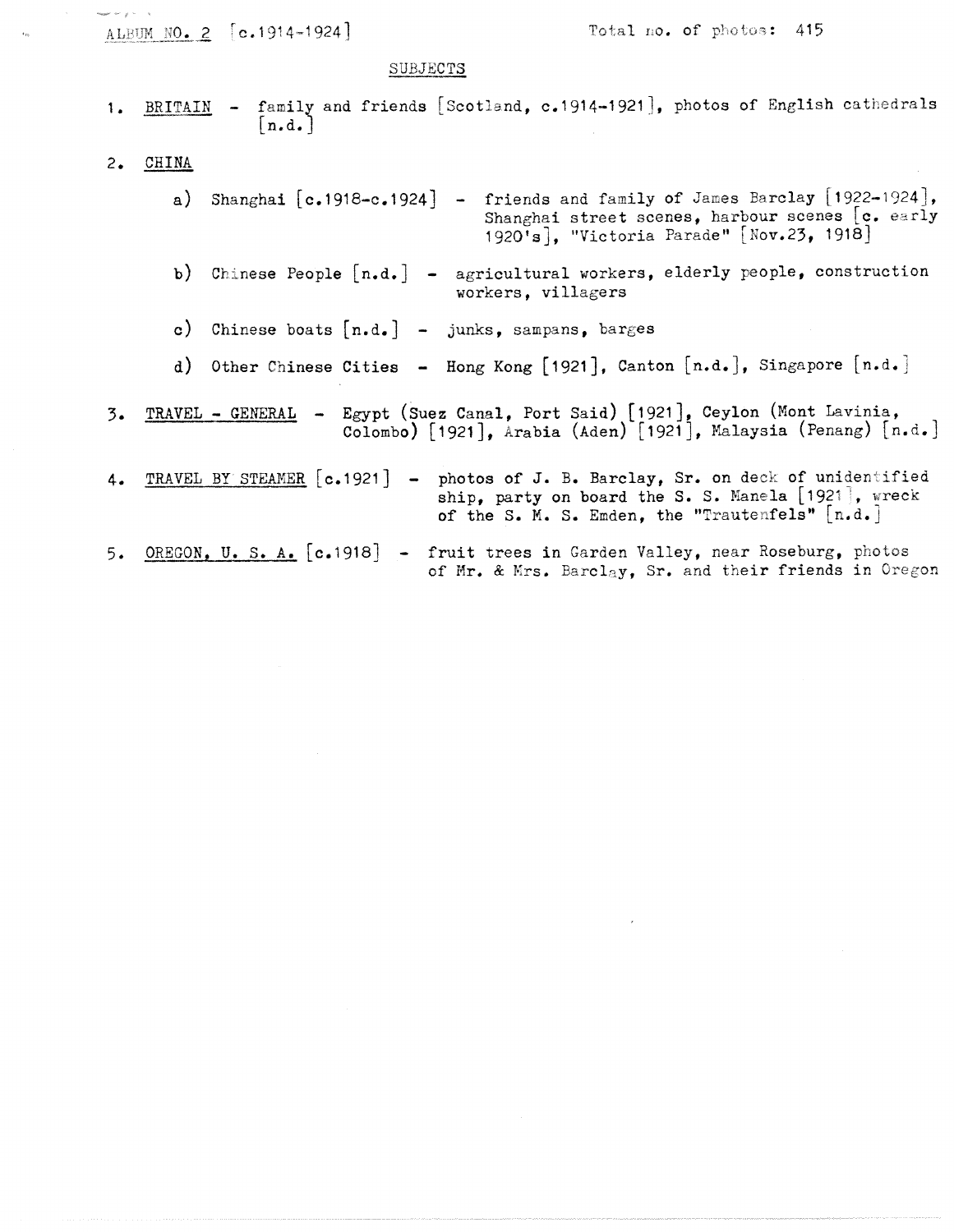$DOX<sub>1</sub>$ ALBUM NO. 3 [c.1920-1928] Total no. of photos: 450 SUBJECTS  $S$ COTLAND  $[c, 1920-1921]$  - Bute, Bibury, Bascastle, Lunan Bay, Edinburgh Zoo,  $1.$ Kirkmichal, Strathaven - the Whyte family  $2.$ CHINA a) Shanghai  $\lceil 1924 - 1927 \rceil$  - friends and family of James Barclay  $\lceil 1924 - 1927 \rceil$ , Shanghai street scenes  $[1926-1927]$ , military activity in Shanghai [1927 ] b) Chefoo [1928] - photos of Dr. & Mrs. Malcolm, and Mary Malcolm c) Chinese people  $[c.1925-1927]$  - Chinese "flappers"  $[1927]$ , Joss man on the Shanghai wharf  $[1927]$ , food seller  $[1926]$ , two Chinese children [n.d.], eight photos of young Chinese women  $[c.1927]$ , Chinese military officer Wu-Pei-Fu [1925 ] d) Tientsin [1924] - photos of James Barclay, Mrs. Martin, and Francie Martin **e**) Travels through China [June, 1924] - approach to Ming Tombs, Chinese Summer Palace. Winter Palace at Peking. Temple of Heaven, Altar of Heaven, The Great Wall of China, Chung Kuan Pas the Observatory at Peking, the Sleeping Buddha at Western Hills, the Suiyan Railway near Nankow, camel caravan coming through gate in Great Wall . TRAVELS BY STEAMER  $[c.1918-1928] - S. S.$  Shuntien  $[1925]$ , S. S. Yunnan in typhoon  $3.$ off the China coast [1918], Empress of Asia  $[1928]$ , S. S. Shuntien in Chefoo Harbour  $[1928]$ 

 $\hat{\mathbf{r}}$ 

4. TRAVEL - EUROPE [1925-1926] - view of Montreux, Lausanne [1926], Denmark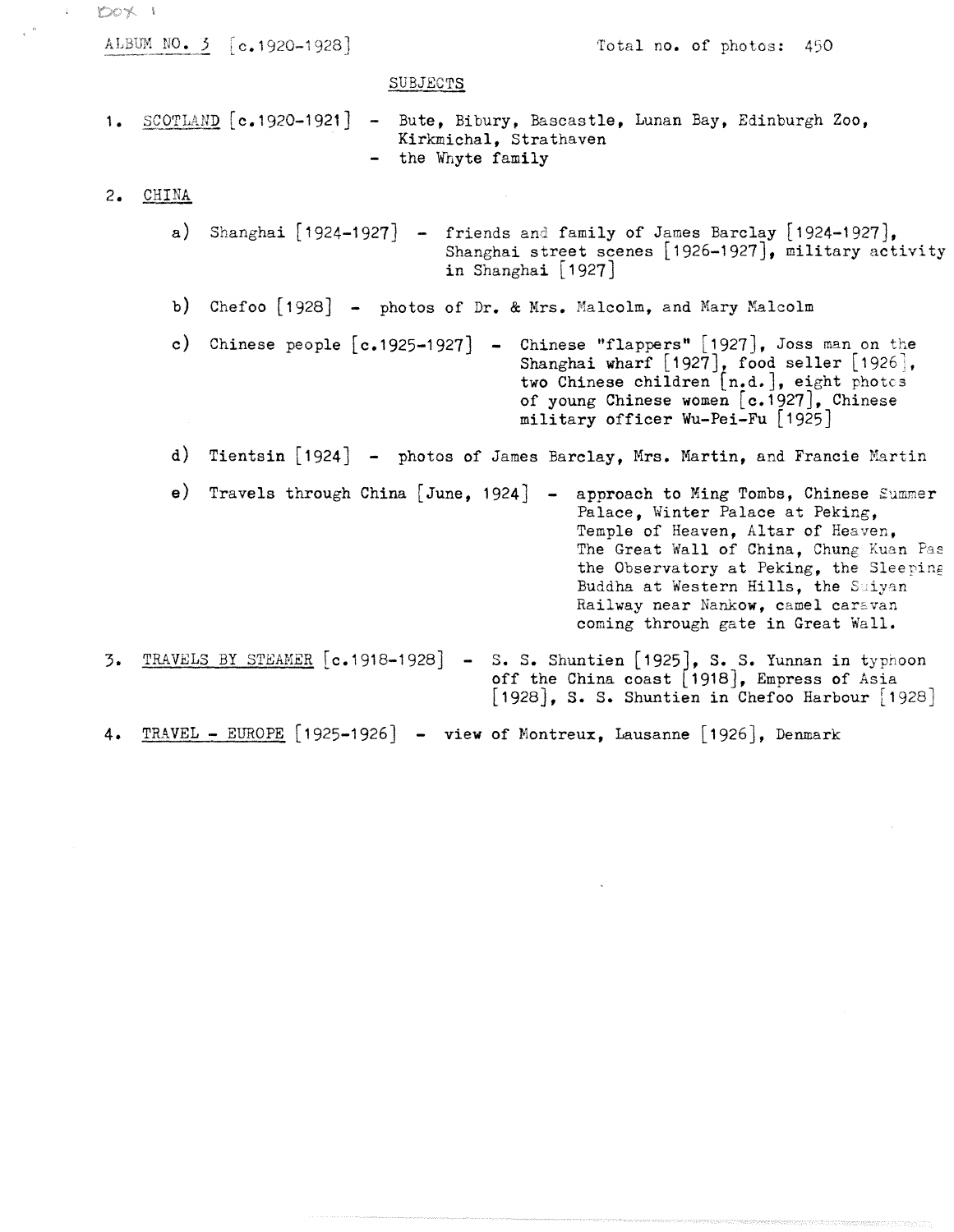$U^{\circ}X$  1

 $\mathcal{N}_{\rm{in}}$ 

ALBUM NO. 4 [c.1905-c.1920] Total no. of photos: 187

 $\sim 200$ 

 $\hat{\mathcal{A}}$ 

 $\sim$ 

#### SUBJECTS

| SUBJECTS                                                                                                                                                                                                   |
|------------------------------------------------------------------------------------------------------------------------------------------------------------------------------------------------------------|
| 1. SCOTLAND [c.1912-1914] - Barclay family and friends                                                                                                                                                     |
| 2. CHINA                                                                                                                                                                                                   |
| a) Tongku [c.1905-1910] - James Barclay and his sister Sheina as small children<br>Mr. & Mrs. Barclay, Sr. and their friends                                                                               |
| b) Chinese People [c.1920's] - villagers, fishermen, elderly people, beggars                                                                                                                               |
| c) Travels through China $[n.d.]$ - Hot Springs, unidentified village, woman<br>being carried in sedan chair                                                                                               |
| d) Chinese boats - the "Mary Ann" [Hsin Chen, c.1908], tugboat the "Shanghai"<br>$\lceil n.d. \rceil$                                                                                                      |
| 3. TRAVELS BY STEAMER [n.d.] - groups of unidentified people on deck (e.g. women,<br>ship's officers, schoolboys), six photos showing<br>different views of a ship (all photos marked "Ray T.<br>Hartigan' |
| 4. OREGON, U. S. A. [c.1914] - Mr. Barclay, Sr. in his orchard, views of fruit trees<br>in Garden Valley, Mr. & Mrs. Hess and family, group of<br>schoolchildren in front of school                        |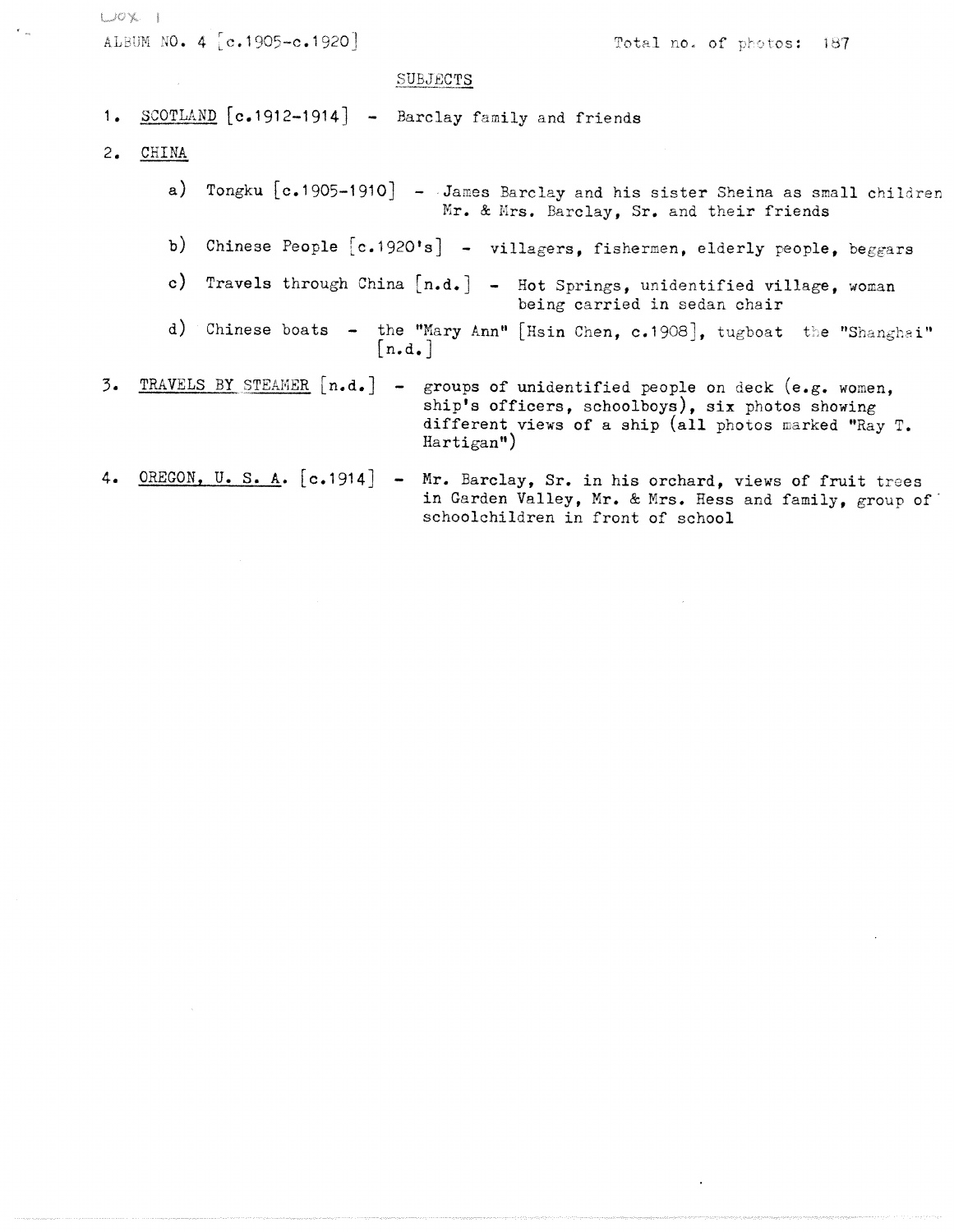```
UOK1ALBUM NO. 5 [c.1905-c.1927]
                                                        Total no. of photos: 239
                              SUBJECTS
 1. SCOTLAND [c.1914-1916, and c.1925] - James Barclay and his sister Sheina
 2. CHINA
       a) Tongku [c.1905-1910, c.1920's] - Barclay family and friends
       b) Chefoo [n.d.]c) Shanghai [c.1920's] - street scenes, buildings, Chinese people, military
                                  activity [c.1927]d) Chinese boats [n.d.] - junks, sampans
3. TRAVELS BY STEAMER [c.1920's] - costume party aboard the S. S. Manela [1921],
                                     group of schoolboys on the S. S. Huichow [n.d.],
                                     groups of unidentified people on deck, views of
                                     ships from afar
4. OREGON, U.S. A. [c.1914] - the Hess family, houses and streets in Roseburg,
                                 fruit trees, boating, hunting
```
 $\ddot{\phantom{a}}$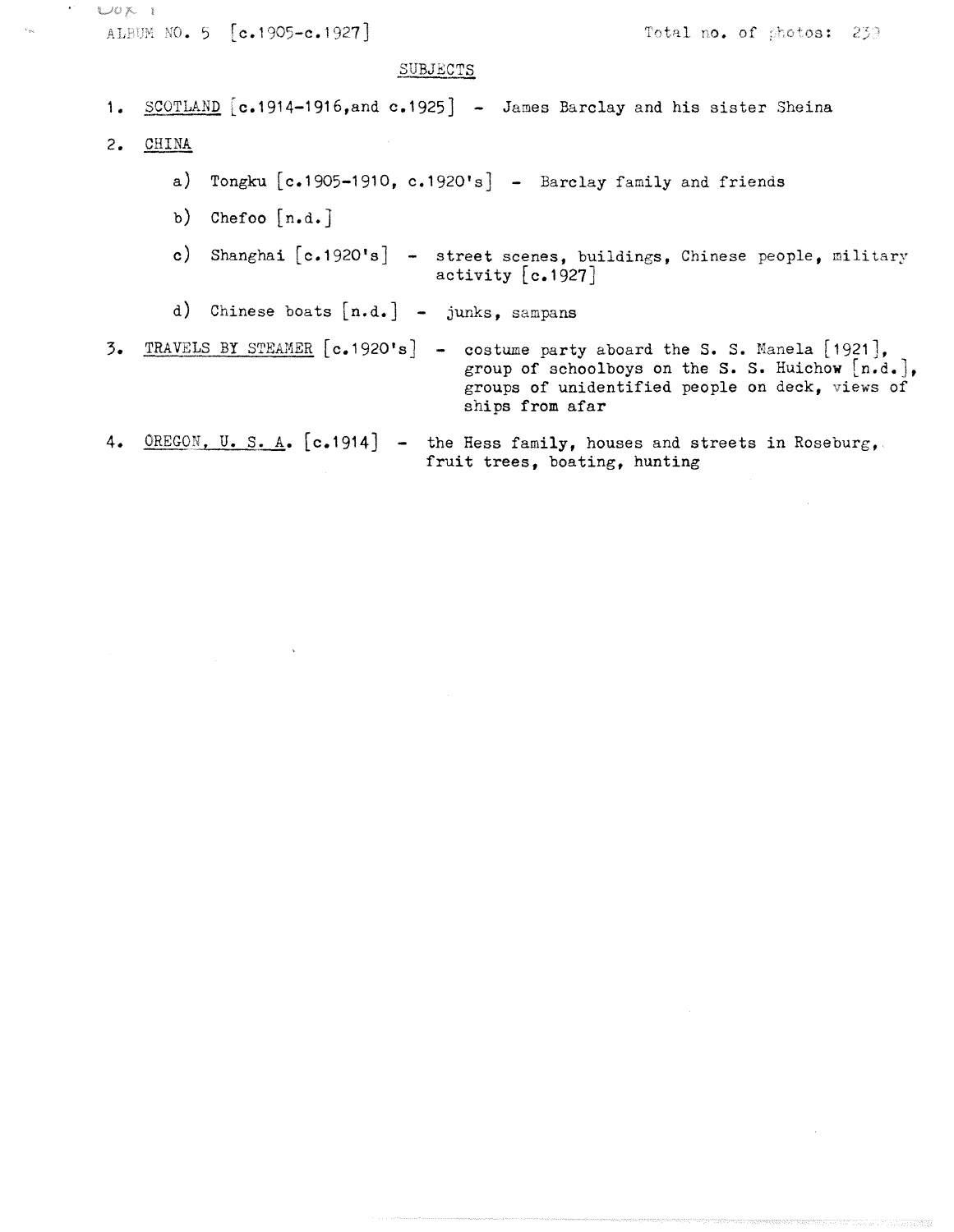ALBUM NO. 6 [c.1904-1910] and [c.1920's] Total no. of Photos: 139 SUBJECTS  $[N.B.$  album belonged to Mrs. A. H. Barclay (James Barclay's mother)] 1. CHINA  $[c.1904-c.1920]$ <sup>\*</sup>s] a) Tongku  $[c.1904-1908]$  - James Barclay and Sheina Barclay as children, Mrs. A. H. Barclay, friends of the Barclay's b) Hsin-Cheng  $[c.1908]$  - divers from boat, Hsin-Cheng Creek, village of Hsin-Cheng c) Chefoo  $[c.1920's] - C. I. M. Boy's School$ d) Shanghai  $[c.1927]$  - street scenes, military activity e) Chinese boats  $[n.d.]$  - sampans, barges f) Chinese people  $[n.d.]$  - agricultural workers, chain gang, fishermen  $g$ ) Travels through China  $[n.d.]$  - trip to Hot Springs

2. TRAVELS BY STEAMER [n.d.] - groups of unidentified people on deck, deck recreatio steamships - e.g. "Kinling", "Undaunted", "Hankow", and "Pakhoi"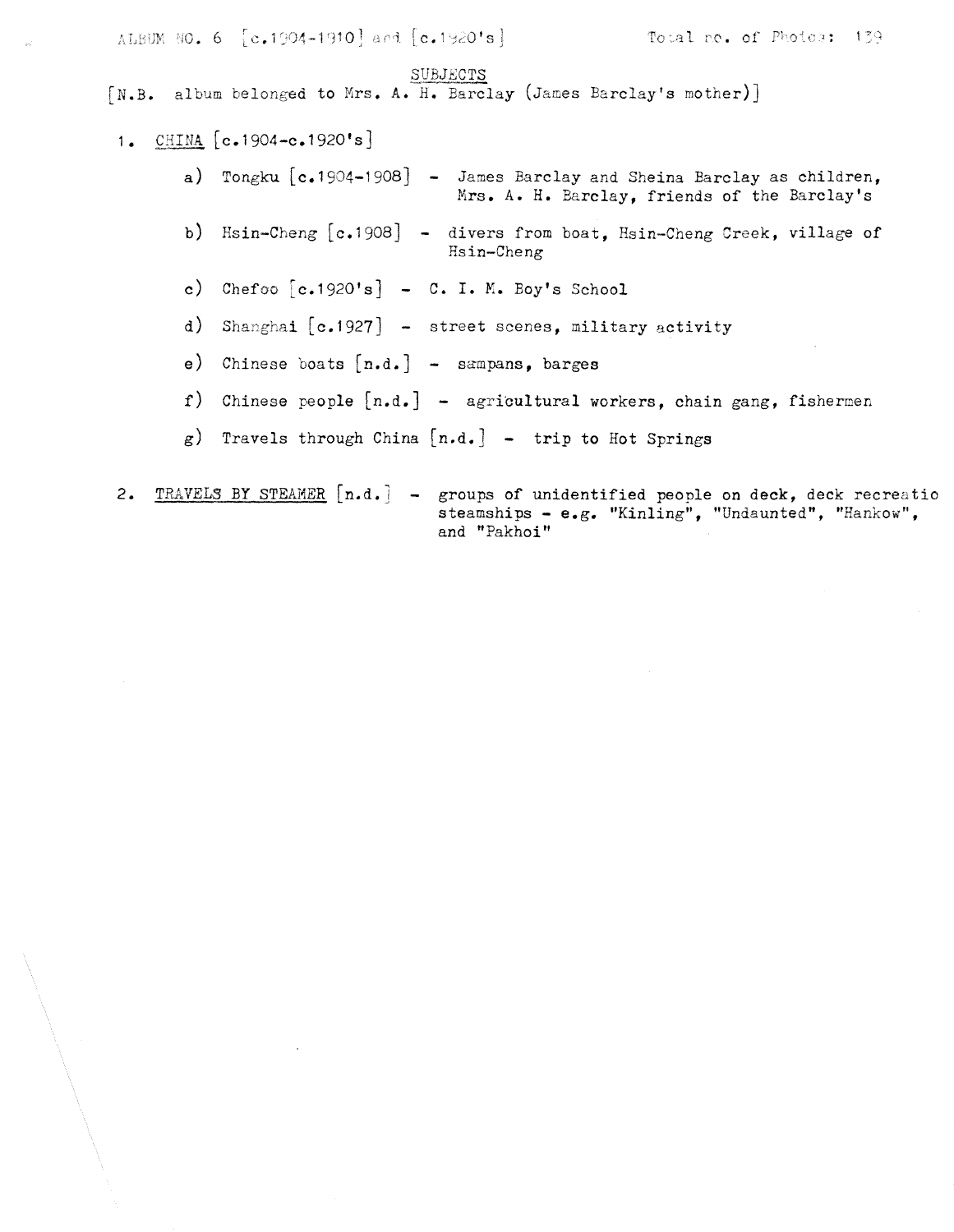ALBUM NO.  $7 \left[n.d.\right]$ 

 $\label{eq:1} \cos\theta\phi^i\neq \rho\phi^i=1.$ 

 $\omega$ 

 $\epsilon_{\rm max}$ 

 $[$ not photographs, lithographs (?)]

1. "Views of Bramshott"  $[n.d.]$  - 20 views of the village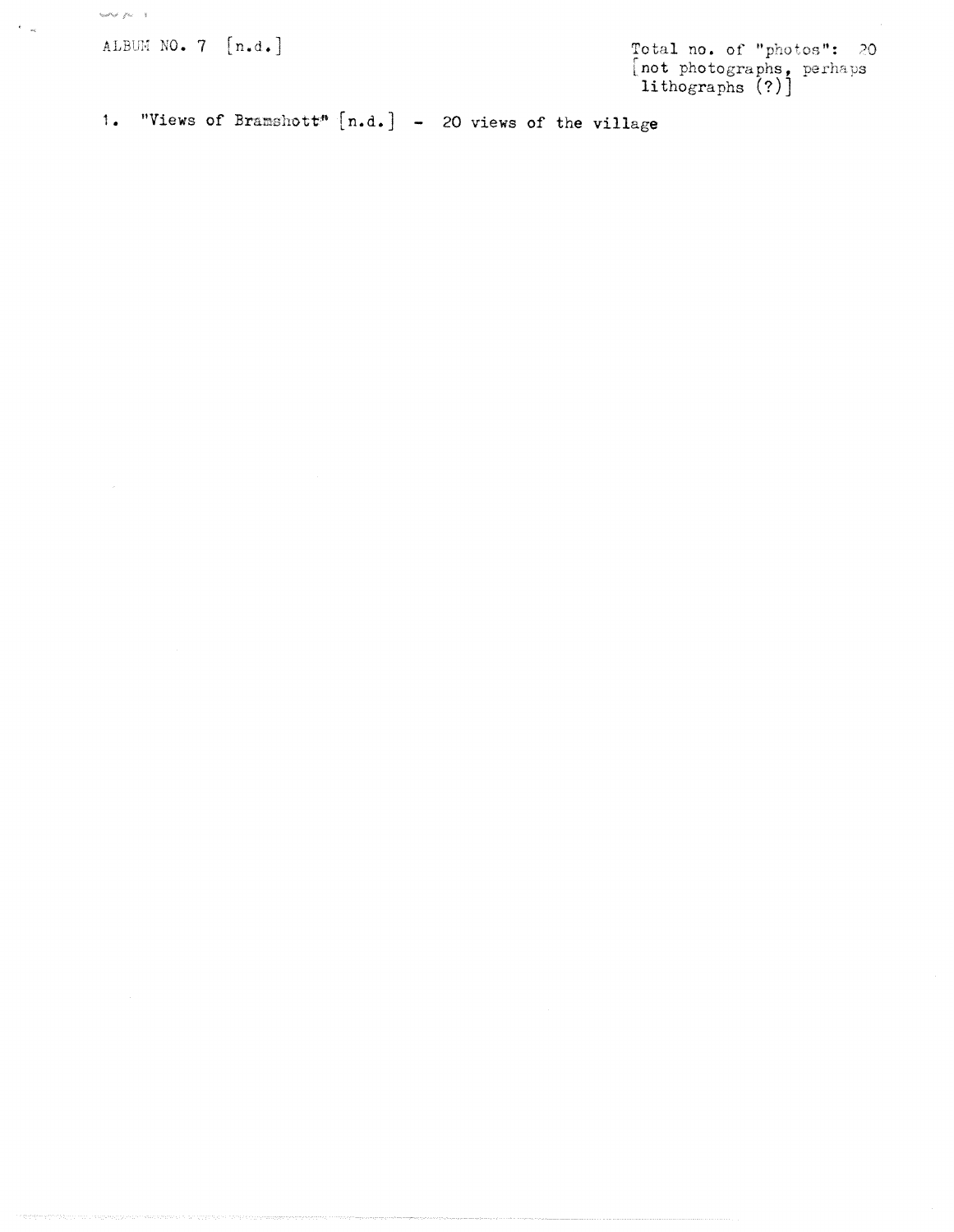| $60\times 20$<br>BC HIST.<br>PHOTO NO. |            | DESCRIPTION                                                                                                                | NO. OF<br>PHOTOS | DATE                           |
|----------------------------------------|------------|----------------------------------------------------------------------------------------------------------------------------|------------------|--------------------------------|
| BC1613/1                               |            | Mrs. Annie Harkness Barclay as a young woman                                                                               | 1.               | $n \cdot d \cdot$              |
|                                        | $\sqrt{2}$ | Sheina Barclay and James Barclay                                                                                           | 1.               | [c.1906]                       |
|                                        | /3         | J. B. Barclay, Sr. (?) - Tongku, China                                                                                     | $\mathbf{1}$     | $[$ Nov., 1906]                |
|                                        | /4         | Small boat, the "Mary Ann". Taken at Hsin Chen                                                                             | 1.               | 1908                           |
|                                        | /5         | James Barclay and Shema Barclay                                                                                            | 1                | [c.1907]                       |
|                                        | /6         | Cathie and John, children of Uncle John & Aunt Millie (Glasgow) 1                                                          |                  | $[1899]$                       |
|                                        | /7         | Mr. & Mrs. Hess and family. Roseburg, Oregon                                                                               | $\mathbf{1}$     | $[1914]$                       |
|                                        | /8         | Postman on his mail route in Garden Valley, near Roseburg, Ore. 1                                                          |                  | c.1914                         |
|                                        | /9         | 1st Dunoon Scout Troop, Dunoon, Scotland                                                                                   | 1.               | [1915]                         |
|                                        | /10        | Group shot of James Barclay with his schoolmates at school in<br>Edinburgh                                                 | $\mathbf{1}$     | [c.1916]                       |
|                                        | /11        | James Barclay, age about 14, with Donald McDonald.<br>Dunoon                                                               | 1.               | [1920]                         |
|                                        | /12        | Sheina Barclay, age about 16, with Lily Hunter                                                                             | 1.               | $[1917]$                       |
|                                        | /13        | A friend of James Barclay's, identified only by the initials<br>"D. S. W." (last name possibly Whyte). Nuhu [China?]       | $\mathbf{1}$     | [Feb.1919]                     |
|                                        | /14        | James Barclay. Dunoon, Scotland. Caption on back reads, "Bim,<br>17 years"                                                 | 1                | [c.1920]                       |
|                                        | /15        | Sheina Barclay. Dunoon, Scotland.                                                                                          | $\mathbf{1}$     | [c.1920]                       |
| $/16$ to $/27$                         |            | Sports Day at C. I. M. Boy's School, Chefoo                                                                                | 12 <sub>2</sub>  | c.1921                         |
| $/28$ to $/29$                         |            | James Barclay                                                                                                              | $\overline{2}$   | $\lceil c.1927 \rceil$         |
|                                        | /30        | Sheina Barclay and Andrew Carmichael, Shanghai                                                                             | $\mathbf{1}$     | $\lceil$ c.1927                |
|                                        | /31        | "D. S. W." (Whyte?)                                                                                                        | $\mathbf{1}$     | [c.1920's]                     |
|                                        | /32        | "New Sassoon House" by the architects Palmer and Turner,<br>Shanghai                                                       |                  | 1 $[c.1928]$                   |
|                                        | /33        | Unidentified photos                                                                                                        | 4 <sup>1</sup>   | $\lceil c.1900 - 1910 \rceil$  |
|                                        | /34        | James Barclay's parents' fruit farm in Garden Valley, near<br>Roseburg, Oregon                                             | 19 <sup>°</sup>  | $\lceil$ c.1918-1926           |
|                                        | /35        | Motoring trips in Oregon - Mr. & Mrs. J. B. Barclay, Sr.                                                                   | 29               | $[c.1926 - 1929]$              |
|                                        | /36        | Photos of China, mainly Shanghai (street scenes, bldgs.,<br>Chinese people)                                                | 52               | $\lceil$ c. 1920–1928          |
|                                        | /37        | Military Parades. Shanghai.                                                                                                | 25               | [c.1927]                       |
|                                        | /38        | Unidentified photos.                                                                                                       | 49               | $[c.1920 - 1929]$              |
|                                        | /39        | James Barclay's drawing of a house (was included with a photo<br>of a young woman which was taken in Prince Rupert, B. C.) | $\mathbf{1}$     | [Sept.1933]                    |
|                                        | /40        | James Barclay, family and friends. B. C.                                                                                   | 30               | [c.1930's]                     |
|                                        | /41        | Unidentified photos                                                                                                        | 13               | [c.1930's]                     |
|                                        | /42        | Unidentified mounted photos - $B. C.$ photographers                                                                        | 3                | $\left[ c.1930 - 1940 \right]$ |

 $\tilde{\mathcal{L}}_{\alpha\beta_{0}}$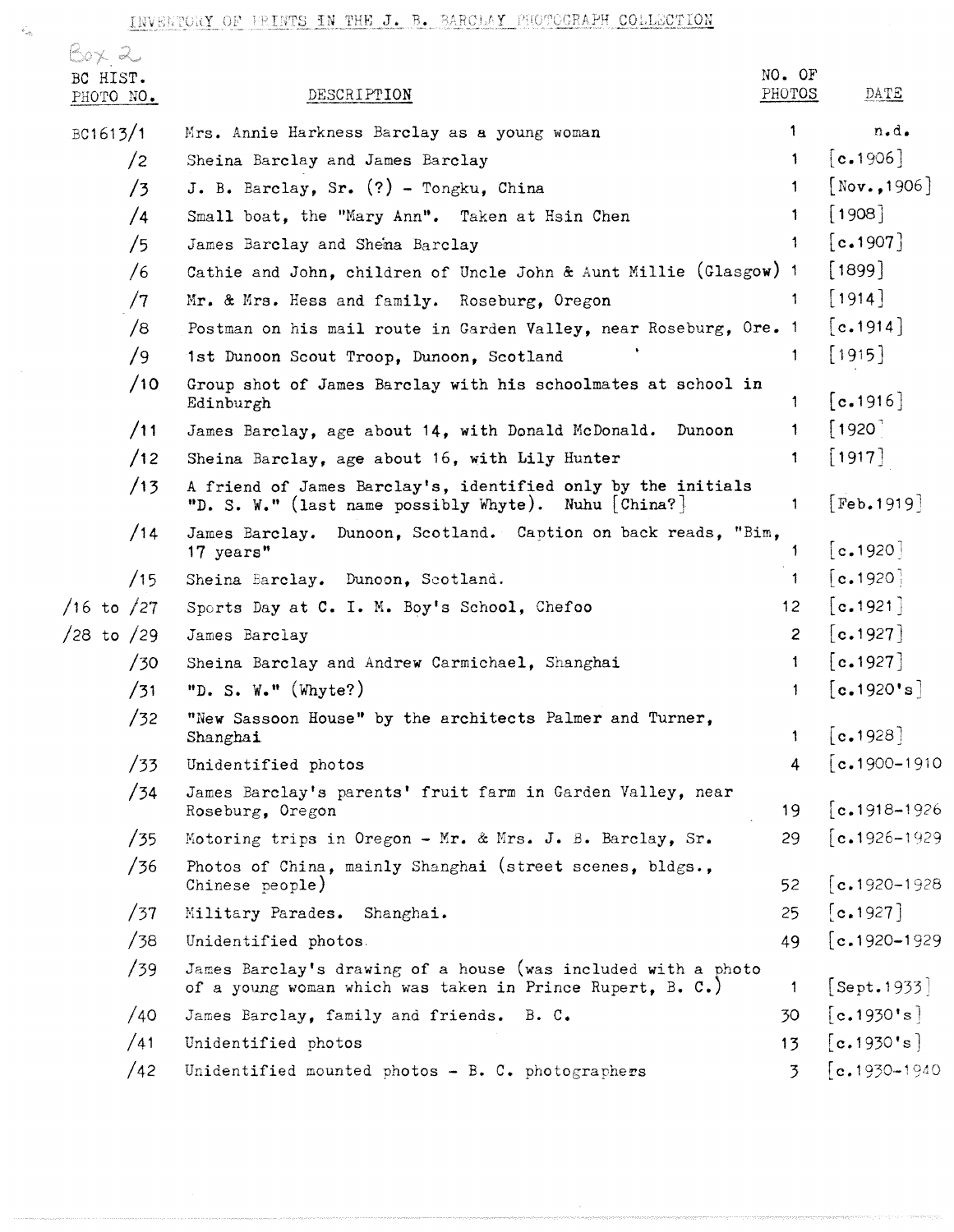| Box 2                 |           |                                                                                                              | NO. OF          |                                |
|-----------------------|-----------|--------------------------------------------------------------------------------------------------------------|-----------------|--------------------------------|
| BC HIST.<br>PHOTO NO. |           | DESCRIPTION                                                                                                  | PHOTOS          | DATE                           |
|                       | BC1613/43 | James Barclay's daughters (?)                                                                                | $\overline{3}$  | [c.1940's]                     |
|                       | /44       | Prince Rupert, B. C. Progress Photos. Morse Creek Fuel Oil<br>Installation                                   | 13 <sub>1</sub> | $1943$ & 194                   |
|                       | /45       | Postcards - B. C. Scenes                                                                                     | 13              | $[c.1930's -$<br>c.1950's]     |
|                       | /46       | Postcards - Oregon, California, Europe, China, & India                                                       | 28              | 1920, c.19<br>$1962$ ]         |
|                       | /47       | J. B. Barclay, Sr., and friends or relatives                                                                 | 4               | $\lceil$ c.1917–192            |
|                       | /48       | Photos taken on board a ship. Many of the photos include<br>Mr. & Mrs. J. B. Barclay, Sr.                    | 32 <sub>1</sub> | [c.1920's]                     |
|                       | /49       | James Barclay, his family and friends. Most photos taken<br>in China                                         | 30              | $[c.1921 - 192]$               |
|                       | /50       | James Barclay, his family and friends. Most photos taken<br>in China                                         | 33              | $\lceil$ c.1921-192            |
|                       | /51       | James Barclay, his family and friends. Most photos taken<br>in China                                         | 19              | $\left[ c.1921 - 1921 \right]$ |
|                       | /52       | Building sites. Construction of "Sassoon House" and "Shai.<br>Cotton Mfg. Co." Shanghai, China               | 27              | [c.1927]                       |
|                       | /53       | Shanghai. Views of the waterfront. "Sassoon House" bldg.<br>in progress                                      | 9               | [c.1928]                       |
|                       | /54       | Japan                                                                                                        | 24              | 1920 & 192'                    |
|                       | /55       | "Eek's House. Victoria. Dec. 1927"                                                                           | 7 <sup>1</sup>  | $[1927]$                       |
|                       | /56       | [Locale - B.C.?] Photos of Mr. & Mrs. J. B. Barclay, Sr.,<br>alone or posing with other people, unidentified | 6.              | [c.1930's]                     |
|                       | /57       | Locale - B.C.? Photos of James Barclay, alone or<br>posing with other people, unidentified                   | 45              | [c.1930's]                     |
| 30x3                  | /58       | Locale - B.C.?   Photos of James Barclay, alone or posing<br>with other people, unidentified                 | 36              | [c.1930's]                     |
|                       | /59       | Unidentified photos                                                                                          | 50              | [c.1930's]                     |
|                       | /60       | Unidentified photos                                                                                          | 32              | [c.1930's]                     |
|                       | /61       | Unidentified photos                                                                                          | 50              | [c.1930's]                     |
|                       | /62       | Unidentified photos                                                                                          | 50              | [c.1930's]                     |
|                       | /63       | Unidentified photos                                                                                          | 50              | [c.1930's]                     |
|                       | /64       | Unidentified photos                                                                                          | 50              | [c.1930's]                     |
|                       | /65       | Unidentified photos                                                                                          | 50              | [c.1930's]                     |
|                       | /66       | Unidentified photos                                                                                          | 50              | [c.1930's]                     |
|                       | /67       | [Locale - Vancouver, B.C.?] - photos of James Barclay, his<br>family and friends                             | 40              | [c.1940's]                     |
|                       | /68       | [Locale - Vancouver, B.C.?] - photos of James Barclay, his<br>family and friends                             | 37              | [c.1940's]                     |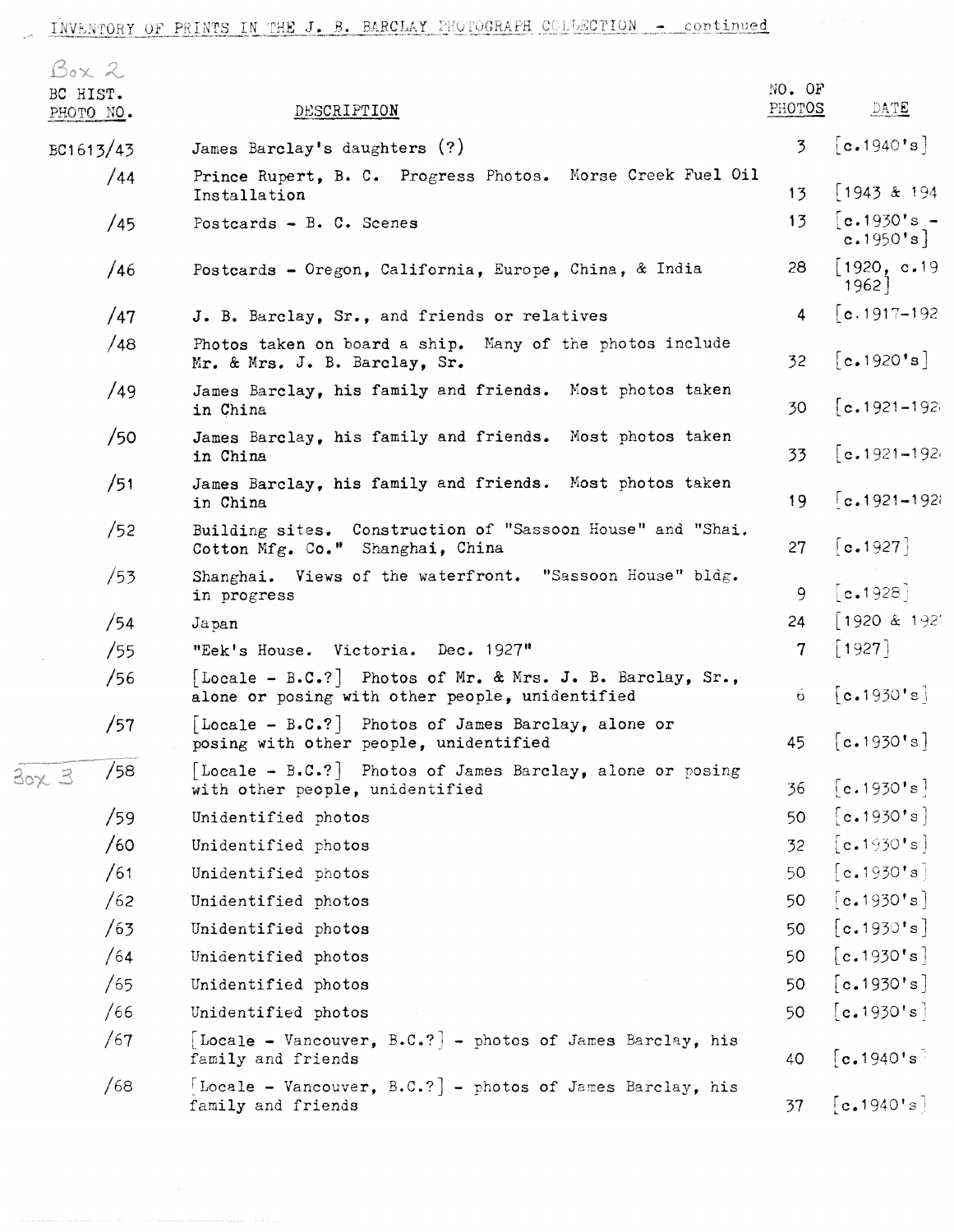INVENTORY OF PRINTS IN THE J. B. BARCLAY PHOTOGRAPH COLLECTION - continued

 $\overline{\mathcal{A}}$ 

| Box 3                 |                                                                                                      |                  |                                 |
|-----------------------|------------------------------------------------------------------------------------------------------|------------------|---------------------------------|
| BC HIST.<br>PHOTO NO. | DESCRIPTION                                                                                          | NO. OF<br>PHOTOS | $D \leqslant TE$                |
| BC1613/69             | Photos from an envelope marked "Snapshots of Ocean Falls".<br>Most concern gravel pits and damsites. |                  | 19 $[c.1940's]$                 |
| /70                   | [Locale - B.C.?] - photos of the construction of a hotel                                             | $2^{\circ}$      | $\lceil 1947 \rceil$            |
| /71                   | Unidentified photos                                                                                  | 22               | [c.1940's]                      |
| /72                   | Unidentified photos                                                                                  | 16               | [c.1940's]                      |
| /73                   | Family photos                                                                                        | 14               | $\lceil c_* 1956 - 1960 \rceil$ |
| /74                   | Construction of "New Sassoon House", Shanghai. Panoramic view. 1                                     |                  | May 25, 1927                    |
| /75                   | "New Sassoon House", Shanghai. Panoramic view from Jinkee Rd.,<br>corner looking south west.         |                  | May 19.1927                     |

Total no. of prints 1120